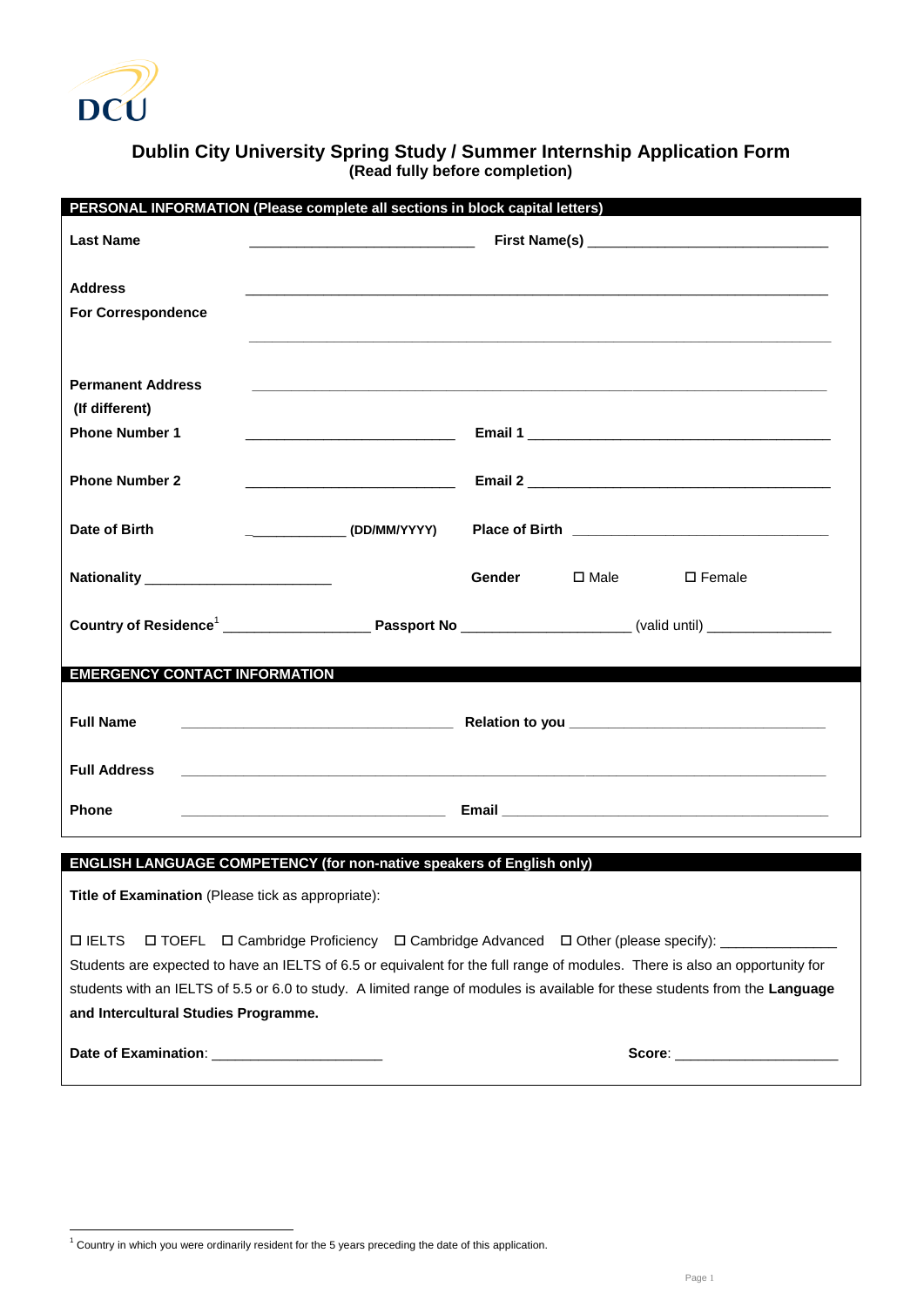| <b>Current Cumulative GPA or equivalent</b>                                                                                                                                                                                                                                                                                                            |  | Year of Current Study (tick/X box) Yr 2 <sup>D</sup> Yr 3 D Yr 4 D Yr 5 D                                                               |  |  |  |
|--------------------------------------------------------------------------------------------------------------------------------------------------------------------------------------------------------------------------------------------------------------------------------------------------------------------------------------------------------|--|-----------------------------------------------------------------------------------------------------------------------------------------|--|--|--|
|                                                                                                                                                                                                                                                                                                                                                        |  |                                                                                                                                         |  |  |  |
|                                                                                                                                                                                                                                                                                                                                                        |  | Contact Name for Study Abroad Office (Home University) _________________________                                                        |  |  |  |
|                                                                                                                                                                                                                                                                                                                                                        |  | Contact Address for SA Office (Home University) ________________________________                                                        |  |  |  |
|                                                                                                                                                                                                                                                                                                                                                        |  | PROGRAMME INFORMATION AND COURSE SELECTION                                                                                              |  |  |  |
| <b>STUDY PERIOD</b>                                                                                                                                                                                                                                                                                                                                    |  |                                                                                                                                         |  |  |  |
|                                                                                                                                                                                                                                                                                                                                                        |  | Please indicate the academic year and semester during which you wish to study at DCU                                                    |  |  |  |
| Study Period __________ (e.g. Spring 2018)                                                                                                                                                                                                                                                                                                             |  |                                                                                                                                         |  |  |  |
| <b>STUDY ABROAD STREAMS</b>                                                                                                                                                                                                                                                                                                                            |  |                                                                                                                                         |  |  |  |
| At DCU, the Study Abroad Programme is divided into two streams; Humanities and Business. Classes from each are offered<br>on both streams however Humanities will have extra choices in this area and Business will have additional 'Business' Choices.                                                                                                |  |                                                                                                                                         |  |  |  |
| □ Humanities & Social Sciences (HMSAO)                                                                                                                                                                                                                                                                                                                 |  |                                                                                                                                         |  |  |  |
|                                                                                                                                                                                                                                                                                                                                                        |  | How many modules do you wish to study in DCU? Enter number of modules ()                                                                |  |  |  |
| Please enter your choices in the table below and include additional choices. (Students may choose up to 30 ECTS credits [18 US credits]<br>worth of modules in one semester and no less than 20 ECTS*).                                                                                                                                                |  |                                                                                                                                         |  |  |  |
| To choose your courses, simply click on the stream to which you are applying from the link below:<br>https://www.dcu.ie/international/Spring-Study-and-Internship.shtml.                                                                                                                                                                               |  |                                                                                                                                         |  |  |  |
| Before listing any modules, please obtain approval from the Academic or Study Abroad Advisor at your home institution to ensure that your<br>chosen modules will transfer back to your academic programme of study at your home institution. Always list more than you need in the event<br>that one is cancelled or two classes run at the same time. |  |                                                                                                                                         |  |  |  |
| internship.                                                                                                                                                                                                                                                                                                                                            |  | DCU will then submit your application to EUSA for the Internship element. EUSA will contact you directly to secure the most appropriate |  |  |  |
|                                                                                                                                                                                                                                                                                                                                                        |  |                                                                                                                                         |  |  |  |
| <b>Module Code</b>                                                                                                                                                                                                                                                                                                                                     |  | <b>Module Title</b>                                                                                                                     |  |  |  |
| FXAMPI F . CM278                                                                                                                                                                                                                                                                                                                                       |  | <b>EXAMPLE - MEDIA OF POWER</b>                                                                                                         |  |  |  |

| EXAMPLE - CM278 | EXAMPLE - MEDIA OF POWER |
|-----------------|--------------------------|
|                 |                          |
|                 |                          |
|                 |                          |
|                 |                          |
|                 |                          |
|                 |                          |

 **Credit ratings are available online. Please Note: The availability of modules is subject to academic pre and co requisites as well as timetabling constraints**